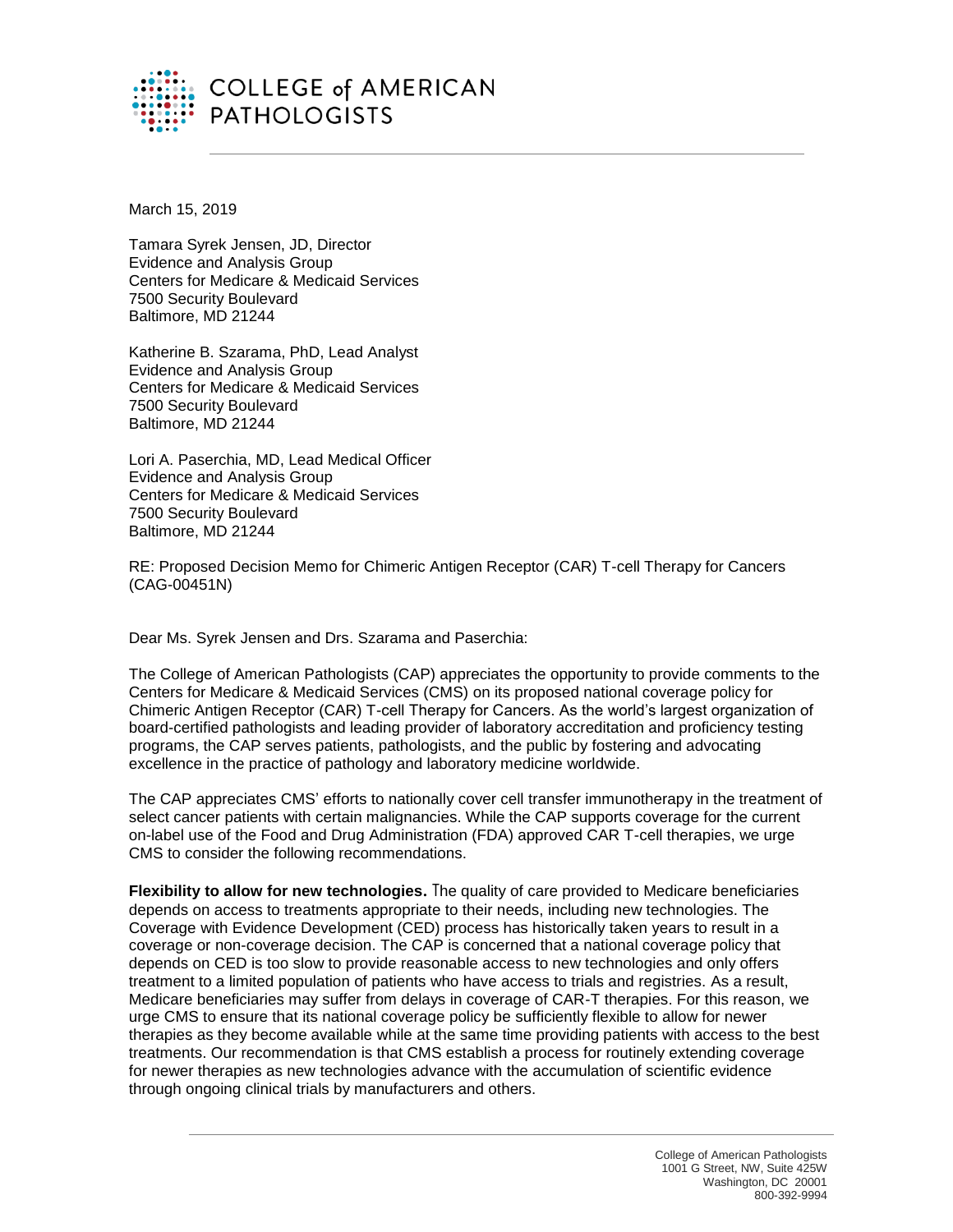

**Recognize the individual services provided by physicians and other health care professionals.** Treatment protocols involve several separate and distinct treatment processes required of highly trained physicians and other health care professionals that are separate and distinct from the CAR-T cell manufacturing process. To ensure adequate support for these very intensive treatments when indicated, the CAP seeks to ensure that all provider services are recognized so that their resource requirements may be met. Therefore, we ask that a national coverage policy recognize the critical patient-centered care services provided by physicians and other health care professionals, during both the pre-and post-manufacturing phases of CAR-T cell therapy. For example, pathologists play a critical role as integral members of the cancer patient management team during this therapy. In addition to contributions in diagnosing original diseases and monitoring disease persistence and recurrence, pathologists are also directly involved in the provision of CAR-T Cell therapy clinical services—notably, the harvesting of blood-derived T lymphocytes for development of genetically modified autologous CAR-T Cells. Additional related services such as the preparation for transportation of the harvested T lymphocytes, the receipt and preparation of genetically modified CAR-T Cell products, and the administration of autologous CAR-T Cells to patient recipients, must also be included in the coverage of CAR-T Cell therapy services. All of these services are separate and distinct from the manufacturing facility's genetic modification of T lymphocytes for CAR-T Cell development.

We believe that the inclusion of "leukapheresis" or "harvesting of blood-derived T lymphocytes" which is a clinical service, with the payment for delivery of a CAR-T Cell drug is inappropriate as it conflicts with other CMS-instructed standard provider billing guidance and practices. The CAP joined with other CAR-T Cell therapy providers and stakeholders in pursuing appropriate codes for reporting purposes to recognize the various service elements associated with this technology. Physician services and facility reimbursement can be properly described and captured through the 2019 AMA CPT Codes noted below. Efforts by CMS to develop coverage policies should take these activities into account to align with the services necessary to make these important therapies available to Medicare and Medicaid beneficiaries.

2019 AMA CPT Codes:

## **CPT Long Descriptor**

- 0537T Chimeric antigen receptor T-cell (CAR-T) therapy; harvesting of blood-derived T lymphocytes for development of genetically modified autologous CAR-T cells, per day
- 0538T Chimeric antigen receptor T-cell (CAR-T) therapy; preparation of blood-derived T lymphocytes for transportation (eg, cryopreservation, storage)
- 0538T Chimeric antigen receptor T-cell (CAR-T) therapy; receipt and preparation of CAR-T cells for administration
- 0540T Chimeric antigen receptor T-cell (CAR-T) therapy; CAR-T cell administration, autologous

**Do not preclude Medicare Administrative Contractors (MACs) from determining coverage for new technologies at the local level as they become available**. Given that CAR-T cell therapy is a rapidly expanding innovative therapy and ongoing clinical trials are likely to identify new biomarker targets for both hematological and solid malignancies which may not all be reviewed by the FDA, we urge CMS to develop a process to update coverage as new evidence emerges so that Medicare